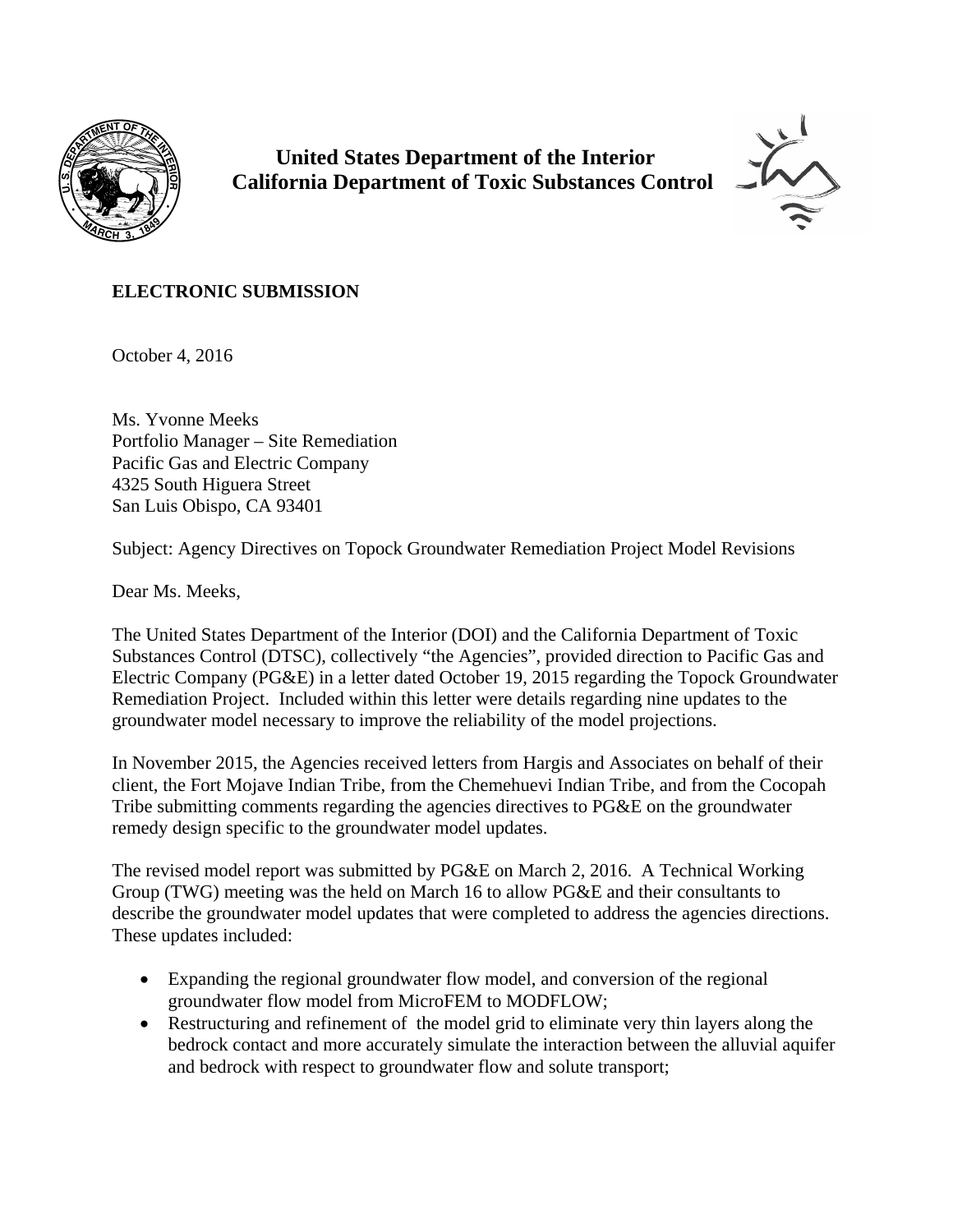- Refining Colorado River and Topock Marsh areas and associated parameters though model recalibration;
- Completing steady state and transient groundwater flow model calibrations to refine hydraulic parameter values;
- Conducting a sensitivity analysis on hydraulic conductivity, river bed conductivity, leakance and evapotranspiration to identify parameters that have the greatest influence on remedy design and operation; and
- Evaluating the remedial design from the 100% basis of design with the updated groundwater flow and solute transport model with respect to transport of hexavalent chromium, byproduct manganese, byproduct arsenic, and arsenic associated with freshwater injection in the uplands.

PG&E submitted documentation for the revised model in February 2016. The Agencies believe that PG&E addressed the intent of the model directives.

At the request of the Tribes, an April 5, 2016 meeting was held with DTSC and DOI. Dr. Robert Prucha, a Technical Review Committee (TRC) member, provided a presentation of the TRC evaluation of the model. Key issues discussed with the Tribes during the meeting were:

Model Boundary Conditions

- Eastern/Southeastern model boundaries are not representative of conceptual model
- Evapotranspiration (ET) rates are still too low
- Evapotranspiration and River cells are incorrectly specified for Topock Bay.
- Groundwater pumping from many surrounding wells is not considered.

Water Budgets and Mass Balance

Significant mass balance errors reported

## Model Analyses

- Uncertainty analysis not conducted or discussed
- Sensitivity analysis was not worthwhile; PG&E should have completed a predictive analysis.
- Calibration of new model did not simulate plume development
- Steady state flow model is unrealistic for fate and transport modeling.

Dr. Prucha also noted that an updated evaluation for siting MW-X/MW-Y is still missing. He did indicate, however, that his major concerns would not significantly impact the remedial design and operation since the model predictions within that area are based on substantially more data.

In May 2016, additional letters providing comments on the model were received from the Fort Mojave Indian Tribe, Hualapai Tribe and Cocopah Tribe. The letters included a memorandum of the TRC review of the updated Arcadis model as well as the TRC presentation material.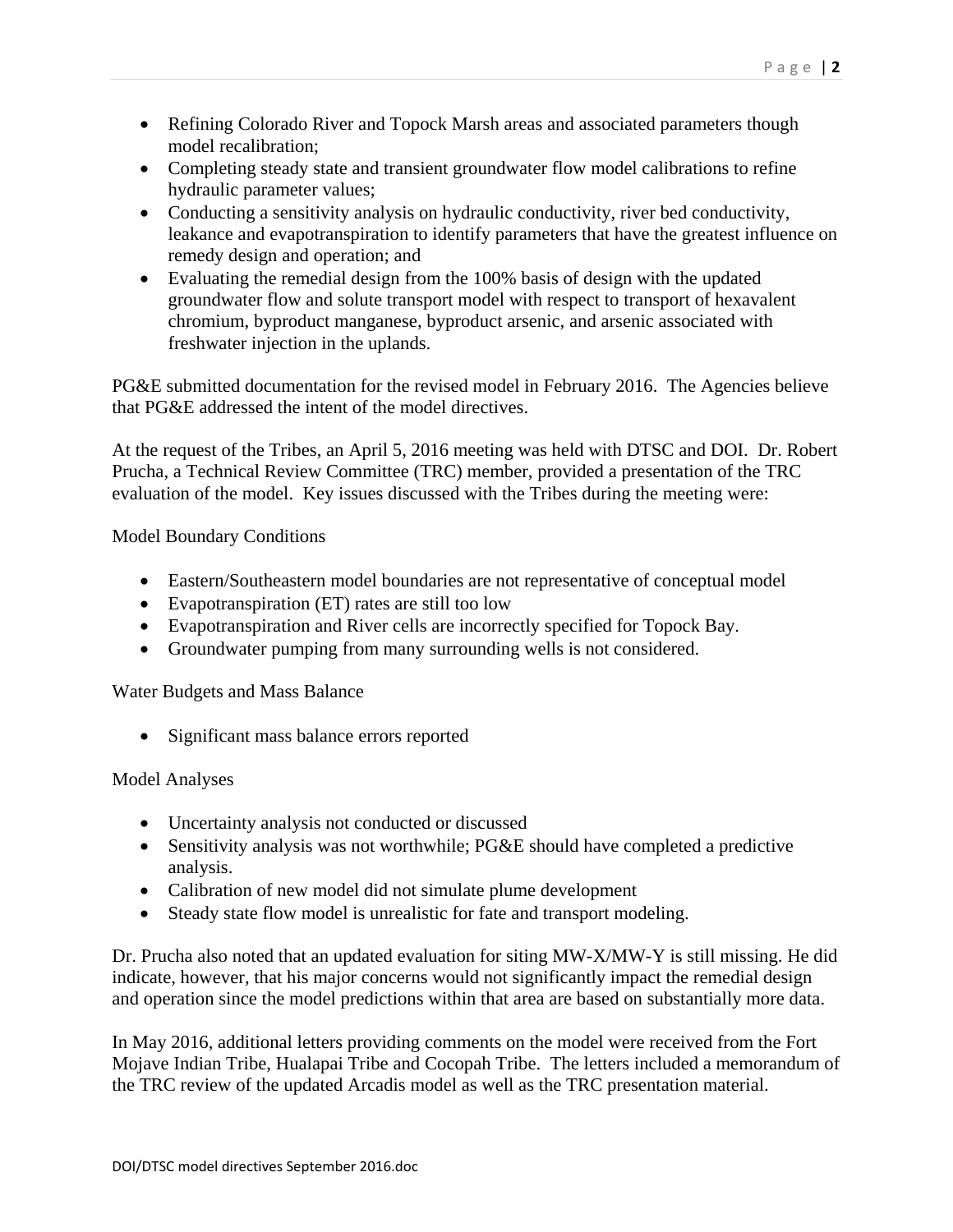An additional Technical Working Group meeting was held on June 22, 2016. This meeting included opening remarks regarding the Tribal perspective of the Colorado River and a presentation of Tribal/TRC concerns and stakeholder concerns with the updated groundwater model. In the afternoon, the group held open discussions of groundwater modeling issues. In addition to issues raised during the April  $5<sup>th</sup>$  meeting, the following major concerns were raised:

- Little physical basis for southwestern constant flux boundary.
- Potential unrealistic nature of the potentiometric surface for the lowest model layer due to low anisotropy (1:1000).
- Large scale conceptual uncertainties unaccounted for.
- The hydraulic conductivities need to be representative of actual lithologies and/or published values (e.g., hydraulic conductivity of the Bouse Formation appears too high in the model).

The Agencies have considered the comments provided by the Cocopah Tribe, the Fort Mojave Indian Tribe, the Hualapai Tribe and the Metropolitan Water District, the presentations provided by the TRC, as well as the discussions held between the Agencies and Tribes, as well as discussions at the TWG meetings. Based on this information, the Agencies believe that several revisions to the model, including recalibration, should be completed in the near term, before remedy design approval. Agencies hereby direct PGE to complete the following:

## Tribal and Stakeholder Comments (bulleted) and Required Revisions (numbered)

- Eastern and southern model boundaries are not representative of the conceptual model
- Show flow paths through regional model
- 1. Adjust eastern and southeastern model boundaries to be consistent with the site conceptual model.

The previous CH2Hill modeling allowed about 100 acre-feet per year (ac-ft/yr) to enter the model domain from Sacramento Wash. Furthermore, Dr. Prucha noted during the June 22 TWG meeting that USGS estimates westward groundwater flow through Sacramento Wash at between 2,400 and 4,000 ac-ft/yr.

In the current model, the eastern and southern boundaries across Sacramento and Warm Spring Washes are specified as "no-flow" boundaries. This assumption, however, is inconsistent with the conceptualization that groundwater should be flowing within and at the approximate orientation of the alluvial wash. Although the current model is inconsistent with the conceptual model, it was designed to compensate for this inflow by allowing a significant volume of water to enter from the northeastern boundary, flow south across Sacramento and Warm Spring Washes before taking a more westerly path towards the Colorado River. In addition to the changes to the eastern and southern boundaries, the northeastern boundary conditions (immediately east of the Colorado River) may require revisions to decrease the flow entering the model in order to compensate for the increased inflow from Sacramento and Warm Springs Washes. Finally, particle tracking needs to be performed to demonstrate the agreement between the numerical and conceptual models.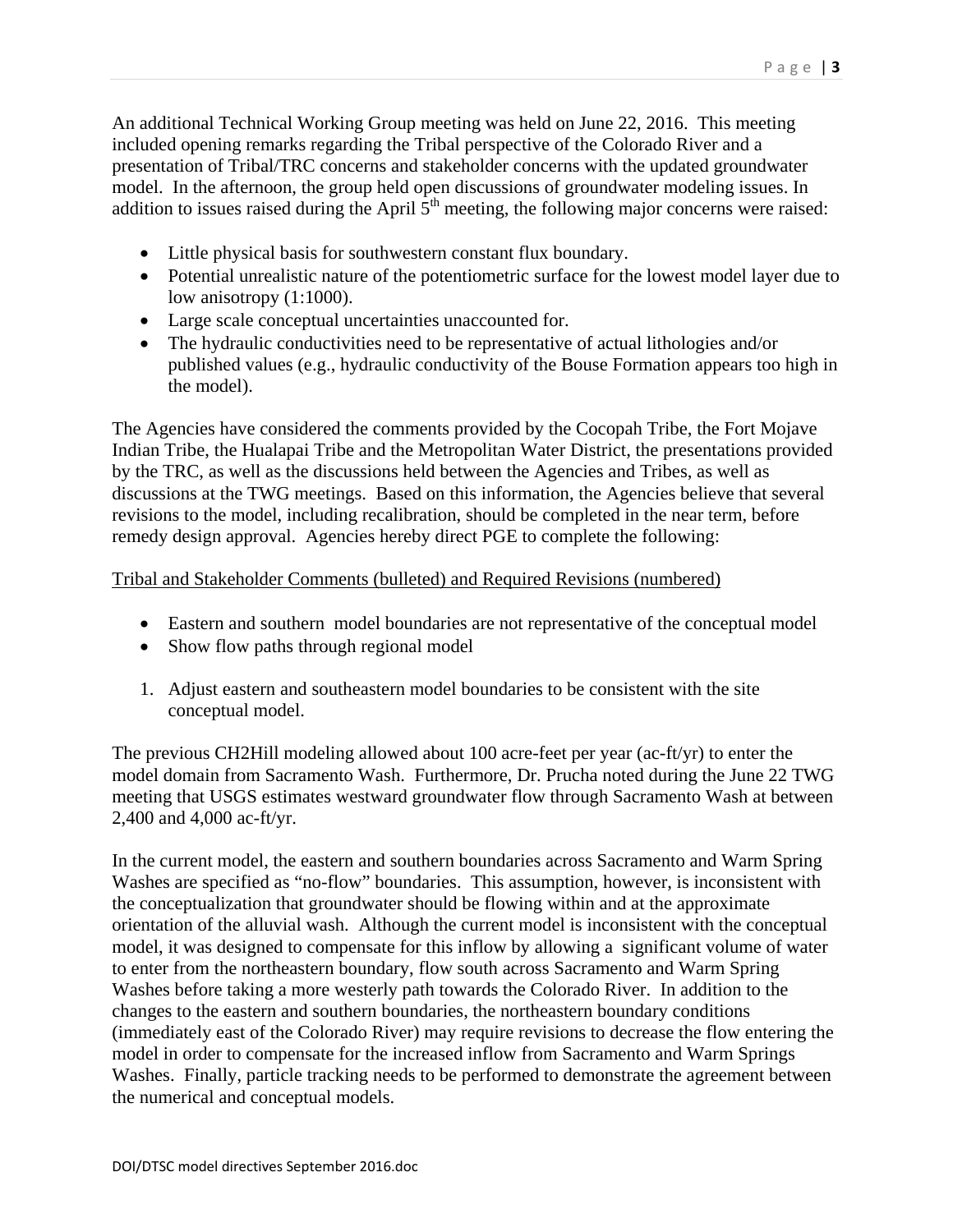Tribal and Stakeholder Comments

- Evapotranspiration (ET) rates are still too low
- Evapotranspiration and River cells are incorrectly specified for Topock Bay.
- 2. Review available data and computational methods for determining evapotranspiration rates, and with the assistance of Tribal representatives redefine the river cells and most likely areas for evapotranspiration as well as evapotranspiration rates and root extinction depths.

Tribal and Stakeholder Comments

- Significant mass balance errors reported
- Independently estimate of groundwater fluxes into and out of the model and compare against model values.
- Calculate fluxes into and out of the model domain based on current best scientific understanding in order to develop a reasonable water budget for the model domain.
- Show magnitude and location of flows in/out of river, subsurface flows out of basin and ET.
- 3. Ensure that mass balance is properly reported, illustrate inflows and outflows and compare against independent estimates.

Although the mass balance reported for the model was in error, the actual model-wide mass balance error is 0.06%, which is very good. For the next model calibration, ensure that the model mass balance is properly recorded. Furthermore, provide a map showing the major model inflows and outflows as well as volumes, and to the extent practicable, compare against independently measured values.

Tribal and Stakeholder Comments

- The hydraulic conductivities need to be representative of actual lithologies and/or published values (e.g., hydraulic conductivity of the Bouse Formation appears too high in model).
- The calibrated hydraulic conductivities for the hydrostratigraphic units assigned in the model need to better represent these deposits. The assigned hydraulic conductivity values for each unit should be consistent with results derived from past hydraulic testing or with the nature of the deposit for those units that have not been tested directly.
- In addition to vertical anisotropy, horizontal anisotropy should be built into the hydraulic conductivity distribution such that preferential flow through the various deposits is consistent with the nature with which the various fluvial and alluvial units are deposited.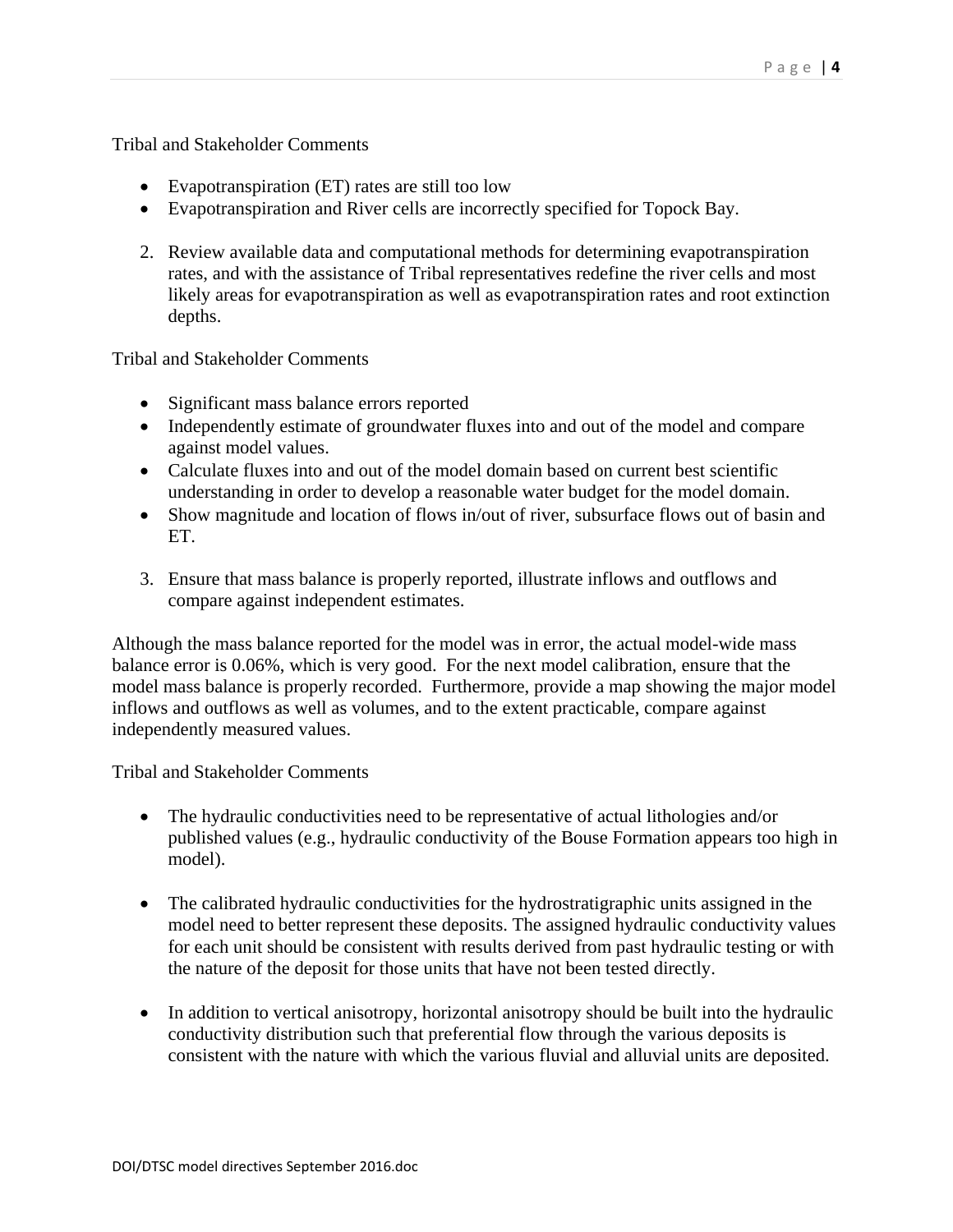4. Provide a hydraulic conductivity frequency histogram for each hydrostratigraphic unit and discuss appropriateness of the distribution and assumed anisotropies with respect to measured values, depositional environments and diagenesis.

The Agencies have determined that other comments raised by Tribal representatives do not currently require changes to the model, but do need additional explanation and justification. These issues are listed below.

Tribal and Stakeholder Comments

- Groundwater pumping from many surrounding wells is not considered. [Groundwater simulating pumping from multiple wells is grouped into pumping centers rather than as individual wells.]
- 5. Describe the sources of data, data collection approach, available data, uncertainty, potential impacts on modeling results versus alternative conceptualizations, and justification for this approach.

Tribal and Stakeholder Comments

- Little physical basis for southwestern constant flux boundary.
- 6. Provide additional basis, associated uncertainty, potential impacts on modeling results versus alternative conceptualizations, and justification for the approach.

Tribal and Stakeholder Comments

- Potential unrealistic nature of the potentiometric surface for the lowest model layer due to low anisotropy (1:1000).
- 7. Provide addition basis, associated uncertainty, potential impacts on modeling results versus different anisotropies (1:100), and justification for the approach.

Future model updates are anticipated (per the model update procedure outlined in the 100% Basis of Design Report) which will allow for additional feedback to be incorporated into the model revisions. During installation and startup of the remedial system, additional hydrogeologic and groundwater quality data will be generated. Once this information is incorporated into the model, and prior to model re-calibration, additional discussions should be held between the Agencies, Tribal representatives, stakeholders and PG&E to determine the value of performing; uncertainty, predictive and sensitivity analysis, and calibration to steadystate and/or transient data.

The Agencies expect that a technical meeting will be held in the near future to discuss the revisions identified in this letter. Attendees at this meeting would include a limited number of Agency representatives, Tribal representatives, stakeholders and the PG&E modeling team members. The purpose of the meeting is to provide a forum for collaborative discussion of the